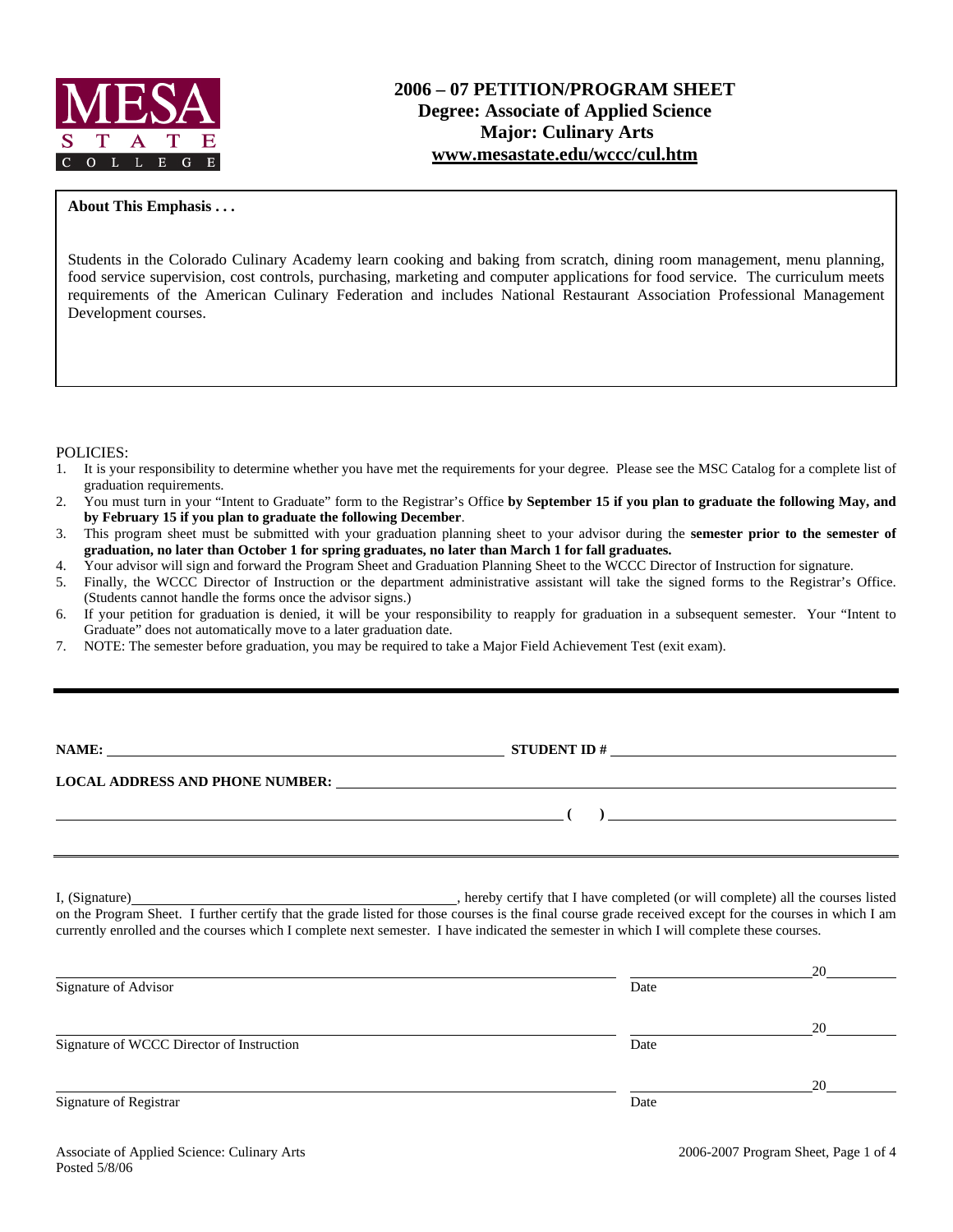- A cumulative grade point average of 2.0 or higher must be maintained for all courses taken and a "C" or better must be achieved in each course which comprises the area of emphasis or specialization for CUAR.
- It is recommended that students work closely with a faculty advisor when selecting appropriate courses and scheduling classes.

| <b>GENERAL EDUCATION</b> (18 Semester Hours)                                                          |     |                |                |      |      |           |                                                                                  |     |        |       |      |      |           |
|-------------------------------------------------------------------------------------------------------|-----|----------------|----------------|------|------|-----------|----------------------------------------------------------------------------------|-----|--------|-------|------|------|-----------|
| Course                                                                                                | No. | Credit         | Grade          | Term | Year | Trns/Subs | Course                                                                           | No. | Credit | Grade | Term | Year | Trns/Subs |
| <b>English</b> (6 semester hours)                                                                     |     |                |                |      |      |           | Social and Behavioral Science, Humanities or Selected Speech                     |     |        |       |      |      |           |
| <b>ENGL</b>                                                                                           | 111 | $\overline{3}$ |                |      |      |           | <b>Courses</b> (6 semester hours)                                                |     |        |       |      |      |           |
| <b>ENGL</b>                                                                                           | 112 | $\overline{3}$ |                |      |      |           |                                                                                  |     |        |       |      |      |           |
|                                                                                                       |     |                |                |      |      |           |                                                                                  |     |        |       |      |      |           |
| <b>Mathematics - MATH 113 or UTEC 107</b> (4 semester hours)<br><b>Kinesiology</b> (2 semester hours) |     |                |                |      |      |           |                                                                                  |     |        |       |      |      |           |
|                                                                                                       |     |                | $\overline{4}$ |      |      |           | <b>KINE/HPWA</b>                                                                 | 100 |        |       |      |      |           |
|                                                                                                       |     |                |                |      |      |           | <b>KINA/HPWE</b>                                                                 |     |        |       |      |      |           |
|                                                                                                       |     |                |                |      |      |           | See the M.S.C. catalog for the list of approved KINA/HPWE/Selected DANC courses. |     |        |       |      |      |           |

#### **Associate of Applied Science: Culinary Arts** (54 Semester Hours)

| Course      | No. | Credit                   | Grade | Term | Year | Trns/Subs | Course      | No.    | Credit                    | Grade | Term | Year | Trns/Subs |
|-------------|-----|--------------------------|-------|------|------|-----------|-------------|--------|---------------------------|-------|------|------|-----------|
| <b>CUAR</b> | 121 | $\overline{\phantom{0}}$ |       |      |      |           | <b>CUAR</b> | 143    | $\overline{\phantom{0}1}$ |       |      |      |           |
| <b>CUAR</b> | 122 | $\perp$                  |       |      |      |           | <b>CUAR</b> | 144    | $\perp$                   |       |      |      |           |
| <b>CUAR</b> | 123 | $\perp$                  |       |      |      |           | <b>CUAR</b> | 155    | $\sqrt{2}$                |       |      |      |           |
| <b>CUAR</b> | 124 | $\overline{\phantom{0}}$ |       |      |      |           | <b>CUAR</b> | 156    | $\overline{\phantom{0}3}$ |       |      |      |           |
| <b>CUAR</b> | 131 | $\mathbf{I}$             |       |      |      |           | <b>CUAR</b> | 157    | $\frac{3}{2}$             |       |      |      |           |
| <b>CUAR</b> | 132 | $\perp$                  |       |      |      |           | <b>CUAR</b> | 161    | $\frac{3}{2}$             |       |      |      |           |
| <b>CUAR</b> | 133 | $\perp$                  |       |      |      |           | <b>CUAR</b> | 162    | $\frac{4}{ }$             |       |      |      |           |
| <b>CUAR</b> | 134 | $\mathbf{1}$             |       |      |      |           | <b>CUAR</b> | 165    | $\frac{3}{2}$             |       |      |      |           |
| <b>CUAR</b> | 136 | $\frac{2}{2}$            |       |      |      |           | <b>CUAR</b> | 233    | $\frac{4}{ }$             |       |      |      |           |
| <b>CUAR</b> | 138 | $-4$                     |       |      |      |           | <b>CUAR</b> | $-255$ | $\mathbf{3}$              |       |      |      |           |
| <b>CUAR</b> | 141 | $\overline{1}$           |       |      |      |           | <b>CUAR</b> | $-256$ | $\overline{3}$            |       |      |      |           |
| <b>CUAR</b> | 142 | $\mathbf{1}$             |       |      |      |           | <b>CUAR</b> | 299    | 8                         |       |      |      |           |
|             |     |                          |       |      |      |           |             |        |                           |       |      |      |           |

#### **GENERAL EDUCATION** (18 Semester Hours)

**English – 6** Semester Hours ENGL 111 **and** ENGL 112

**Mathematics – 4** semester hours UTEC 107 or MATH 113

**Social and Behavioral Science, Humanities, or Selected Speech Courses – 6** semester hours (See current MSC catalog for the approved list of courses that fulfill this requirement.)

**Kinesiology – 2** semester hours KINE/HPWA 100 and one KINA/HPWE/Selected DANC courses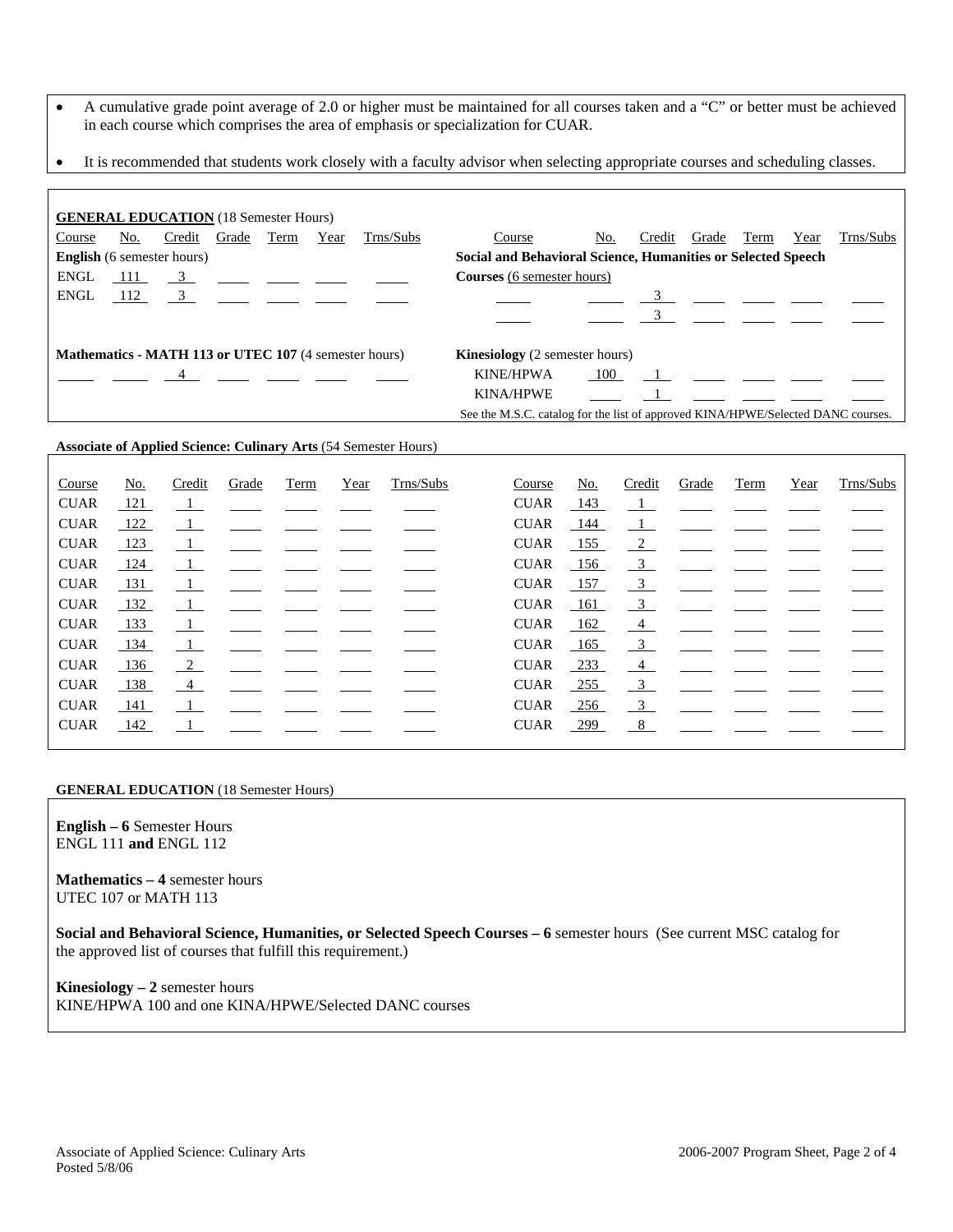### **Associate of Applied Science in Culinary Arts** (54 Semester Hours)

CUAR 121 Introduction to Food Production CUAR 122 Introduction to Hot Foods CUAR 123 Introduction to Garde Manger CUAR 124 Food Production Applications CUAR 131 Vegetables, Starches, Pastas, Breakfast and Short Order Cookery CUAR 132 Center of the Plate: Meat CUAR 133 Center of the Plate: Poultry, Fish CUAR 134 Food Production Applications II CUAR 136 Beverage Management CUAR 138 Dining Room Management CUAR 141 Basic Baking Principles and Ingredients CUAR 142 Basic Yeast-Raised Products and Quick Breads CUAR 143 Cakes, Pies and Pastries, Cookies CUAR 144 Baking Applications CUAR 155 Applied Food Service Sanitation CUAR 156 Nutrition for the Food Service Worker CUAR 157 Menu Planning CUAR 161 Cost Controls CUAR 162 Cost, Purchasing, Pricing CUAR 165 Computer Applications in the Food Service Industry CUAR 233 Advanced Line Preparation/Cookery CUAR 255 Food Service Supervision CUAR 256 Food Service Marketing CUAR 299 Internship

Additional expenses – Students in Culinary Arts maybe required to purchase approximately \$400.00 in cooking tools and approximately \$80.00 in uniforms. This does not include required textbooks. These costs vary with student needs and brand or quality of tools purchased.